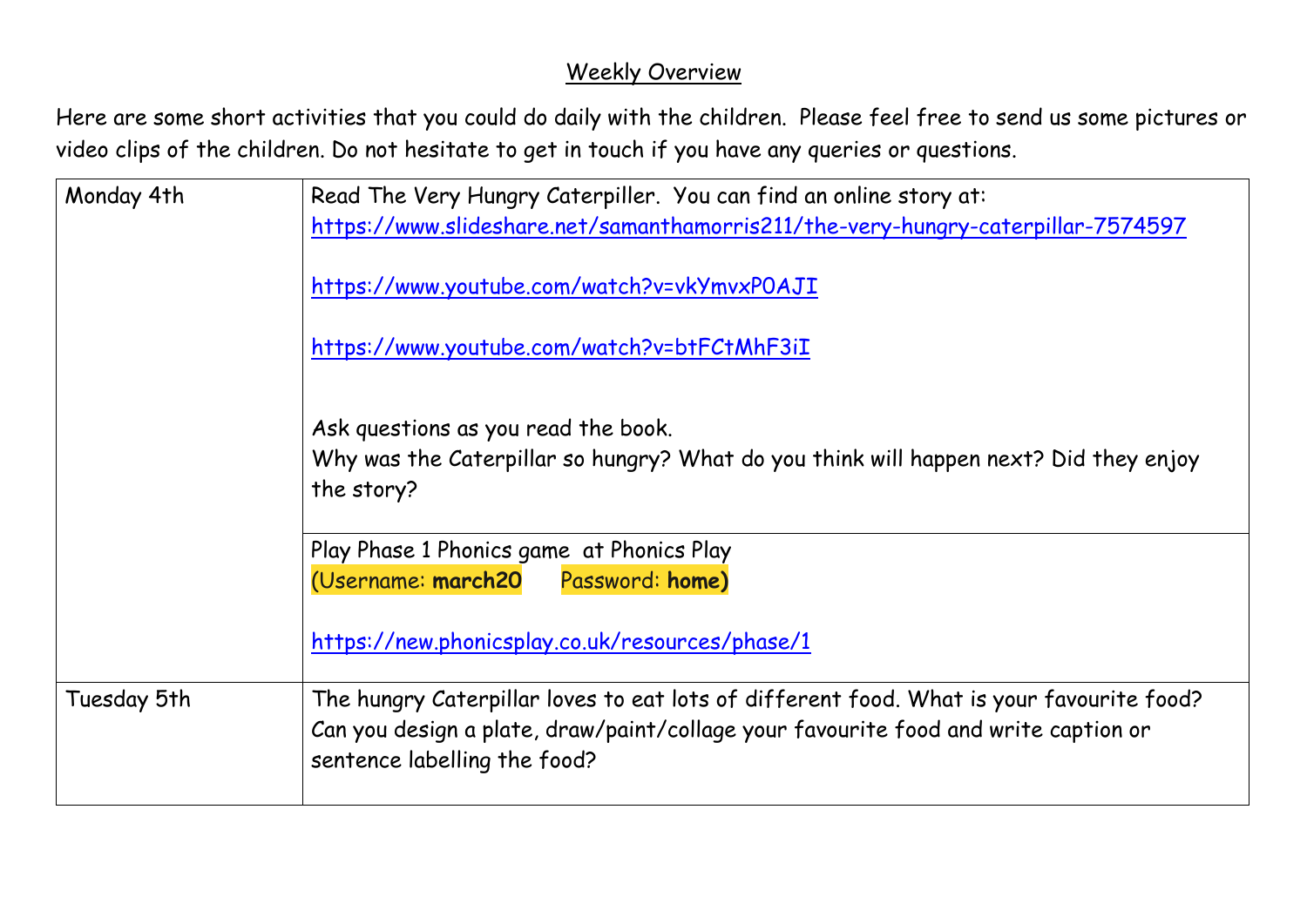|                        | The hungry caterpillar eats 4 strawberries and 5 oranges. How many pieces of fruit did he<br>eat altogether? (You can use fruit, cut out of fruit or any objects, toys, pebbles etc) You<br>can use your fingers or draw a picture to help.                                                                                               |
|------------------------|-------------------------------------------------------------------------------------------------------------------------------------------------------------------------------------------------------------------------------------------------------------------------------------------------------------------------------------------|
| Wednesday 6th          | The hungry caterpillar eats different food every day. Can you remember the 7 days of the<br>week.                                                                                                                                                                                                                                         |
|                        | Draw a picture or write a sentence about something you do each day. Can you create your<br>own diary to share with us?                                                                                                                                                                                                                    |
|                        | Play:<br>Guess what's in the boxput an object in a box and describe the object - what we do with<br>it, what sound or letter does it begin with what word does it rhyme with? Etc.<br>Simon says can be actions, finding things around the house/setting;                                                                                 |
| Thursday 7th           | At the end of the story the caterpillar turns into a beautiful butterfly. Can you find what<br>a tadpole turns into? Or a chick.<br>Watch come outside (available on youtube) and watch the episode butterflies as well as<br>frogs. You can draw a picture top share with us.<br>Butterflies-https://www.youtube.com/watch?v=7l6nnv9ijBQ |
|                        | Frogs-https://www.youtube.com/watch?v=t0x6M42m3IY                                                                                                                                                                                                                                                                                         |
| Friday 8 <sup>th</sup> | Draw or paint a beautiful butterfly or hungry caterpillar. What colours will you use? What<br>different parts do you need to draw?                                                                                                                                                                                                        |